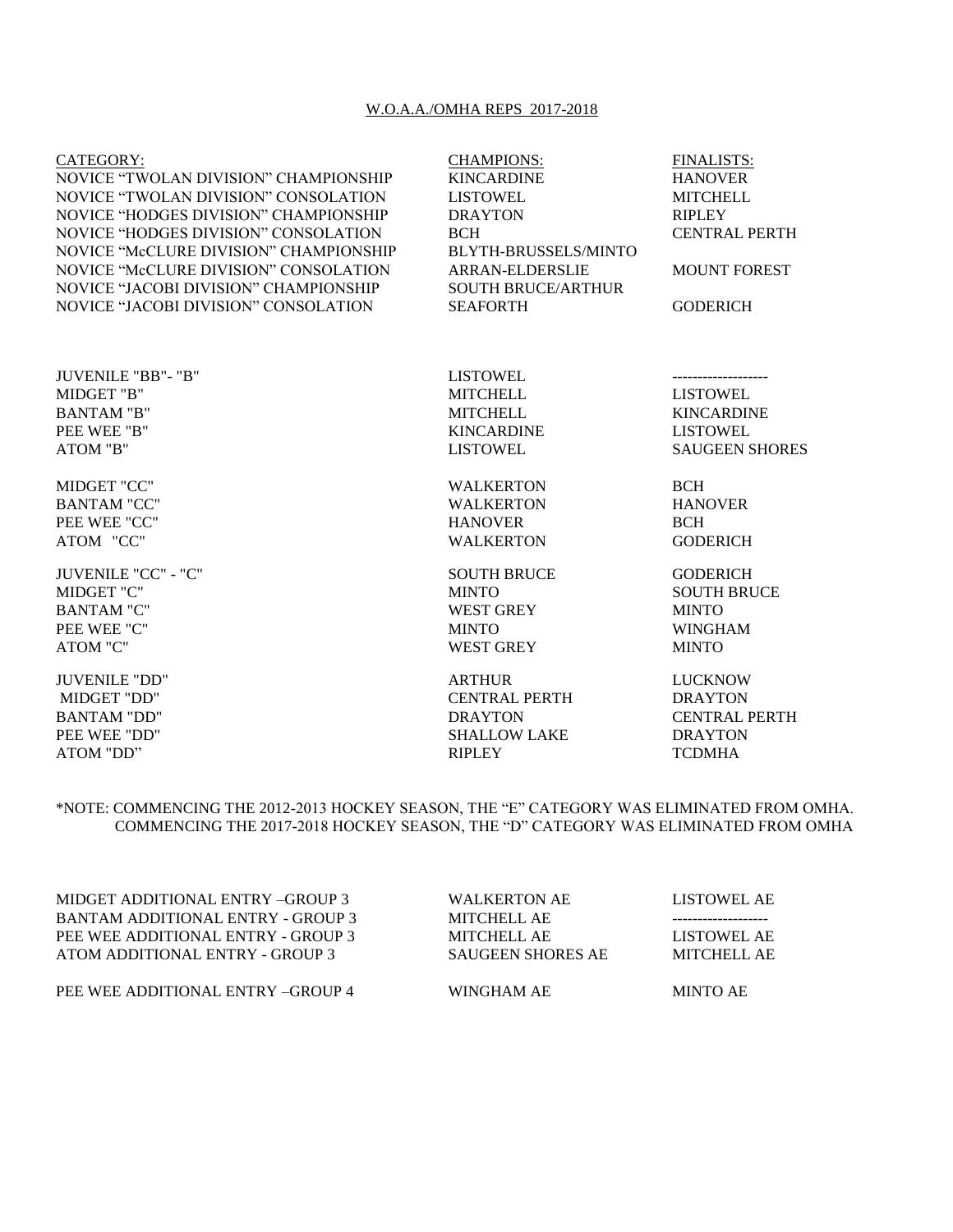## WESTERN ONTARIO ATHLETIC ASSOCIATION 2017-2018 MINOR HOCKEY "REP." LEAGUE PLAY-OFFS CHAMPIONS & FINALISTS

| <b>CATEGORY:</b>                                                                                                                  | <b>CHAMPIONS:</b>                                                                 | <b>FINALISTS:</b>                                                                       |
|-----------------------------------------------------------------------------------------------------------------------------------|-----------------------------------------------------------------------------------|-----------------------------------------------------------------------------------------|
| ATOM:<br><b>CONVENOR:</b> Kaye Holmes                                                                                             |                                                                                   |                                                                                         |
| W.T. "DOC" CRUICKSHANK CHAMPIONSHIP<br>M.L. "TORY" GREGG CHAMPIONSHIP<br>ALF LOCKRIDGE CHAMPIONSHIP<br>DAVE NEILSON CHAMPIONSHIP  | <b>LISTOWEL</b><br><b>BLYTH-BRUSSELS</b><br><b>SHALLOW LAKE</b><br><b>HANOVER</b> | <b>SOUTH BRUCE</b><br><b>GODERICH</b><br><b>CENTRAL PERTH</b><br><b>BRUCE PENINSULA</b> |
| PEE WEE:<br><b>CONVENOR: Dale Burnett</b>                                                                                         |                                                                                   |                                                                                         |
| W.T. "DOC" CRUICKSHANK CHAMPIONSHIP<br>M.L. "TORY" GREGG CHAMPIONSHIP<br>ALF LOCKRIDGE CHAMPIONSHIP<br>DAVE NEILSON CHAMPIONSHIP  | <b>HANOVER</b><br><b>TCDMHA</b><br><b>MINTO</b><br><b>BRUCE PENINSULA</b>         | <b>LISTOWEL</b><br><b>MITCHELL AE</b><br><b>SOUTH BRUCE</b><br><b>MINTO AE</b>          |
| <b>CONVENOR: Paul Sebastian</b><br><b>BANTAM:</b>                                                                                 |                                                                                   |                                                                                         |
| W.T. "DOC" CRUICKSHANK CHAMPIONSHIP<br>M. L. "TORY" GREGG CHAMPIONSHIP<br>ALF LOCKRIDGE CHAMPIONSHIP<br>DAVE NEILSON CHAMPIONSHIP | <b>KINCARDINE</b><br><b>LISTOWEL</b><br><b>SHALLOW LAKE</b><br><b>NO SERIES</b>   | <b>BCH</b><br><b>MINTO</b><br><b>GODERICH</b><br><b>NO SERIES</b>                       |
| MIDGET:<br><b>CONVENOR: Paul Sebastian</b>                                                                                        |                                                                                   |                                                                                         |
| W.T. "DOC" CRUICKSHANK CHAMPIONSHIP<br>M. L. "TORY" GREGG CHAMPIONSHIP<br>ALF LOCKRIDGE CHAMPIONSHIP<br>DAVE NEILSON CHAMPIONSHIP | <b>SOUTH BRUCE</b><br><b>BCH</b><br><b>WINGHAM</b><br><b>NO SERIES</b>            | <b>SHALLOW LAKE</b><br><b>DRAYTON</b><br><b>TCDMHA</b><br><b>NO SERIES</b>              |
| <b>JUVENILE:</b><br><b>CONVENOR:</b> Lisa Campbell                                                                                |                                                                                   |                                                                                         |
| HUGH HODGES MEMORIAL TROPHY                                                                                                       | <b>GODERICH</b>                                                                   |                                                                                         |